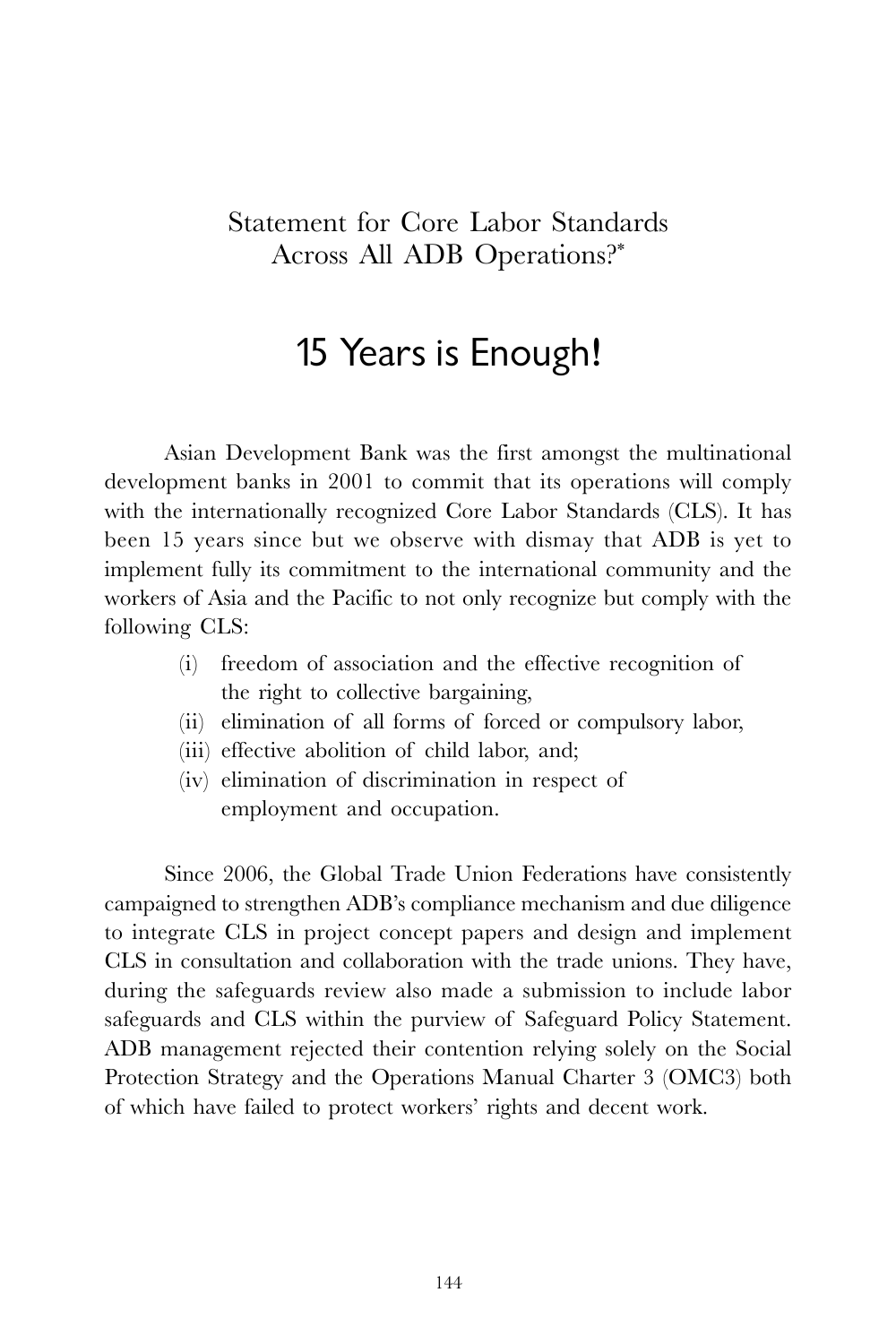Various studies on the ground indicate that while CLS does find mention in project concept papers and design tools, the issue of core labour standards fails to find place in important operational documents such as loan agreement, project agreements and administration manuals, and contractors' agreements. CLS is not an agenda in the project review and monitoring reports or in the Bank's evaluation studies.

Forced labor, poor wages, violation of right to freedom of association and collective bargaining, poor and inadequate health and safety measures, lack of social security, deplorable working condition of contract and migrant workers have been reported from ADB funded projects in India, Bangladesh, Indonesia, Philippines and Uzbekistanamongst others. It has also been pointed out that ADB's project teams and consultants lack expertise on labor issues and instead of hiring workers' or labor specialists or collaborating with International Labour Organisation (ILO) specialists, this lack of expertise is being plugged through the recruitment and engagement of gender and social specialists or simply social sector specialists. These violations to workers' rights should not exist in projects funded by ADB whose mission is to eradicate poverty in Asia.

In ADB-funded projects, especially for the infrastructure projects, workers are first and direct beneficiaries in terms of employment generation, decent wages, gender equality, decent work and living conditions and reduction of poverty. But, workers' issues are relegated under "Other Social Issues" in operational terms and treated with lesser brevity from other safeguard issues like environment, resettlement and indigenous rights. Is it because workers' issues and core labor standards are not considered potential risks enough for the non-implementation of projects or projects getting delayed and issues for an inclusive development? Absence of CLS in risk assessment and risk management matrix and that of results framework surely point out to this significant aspect.